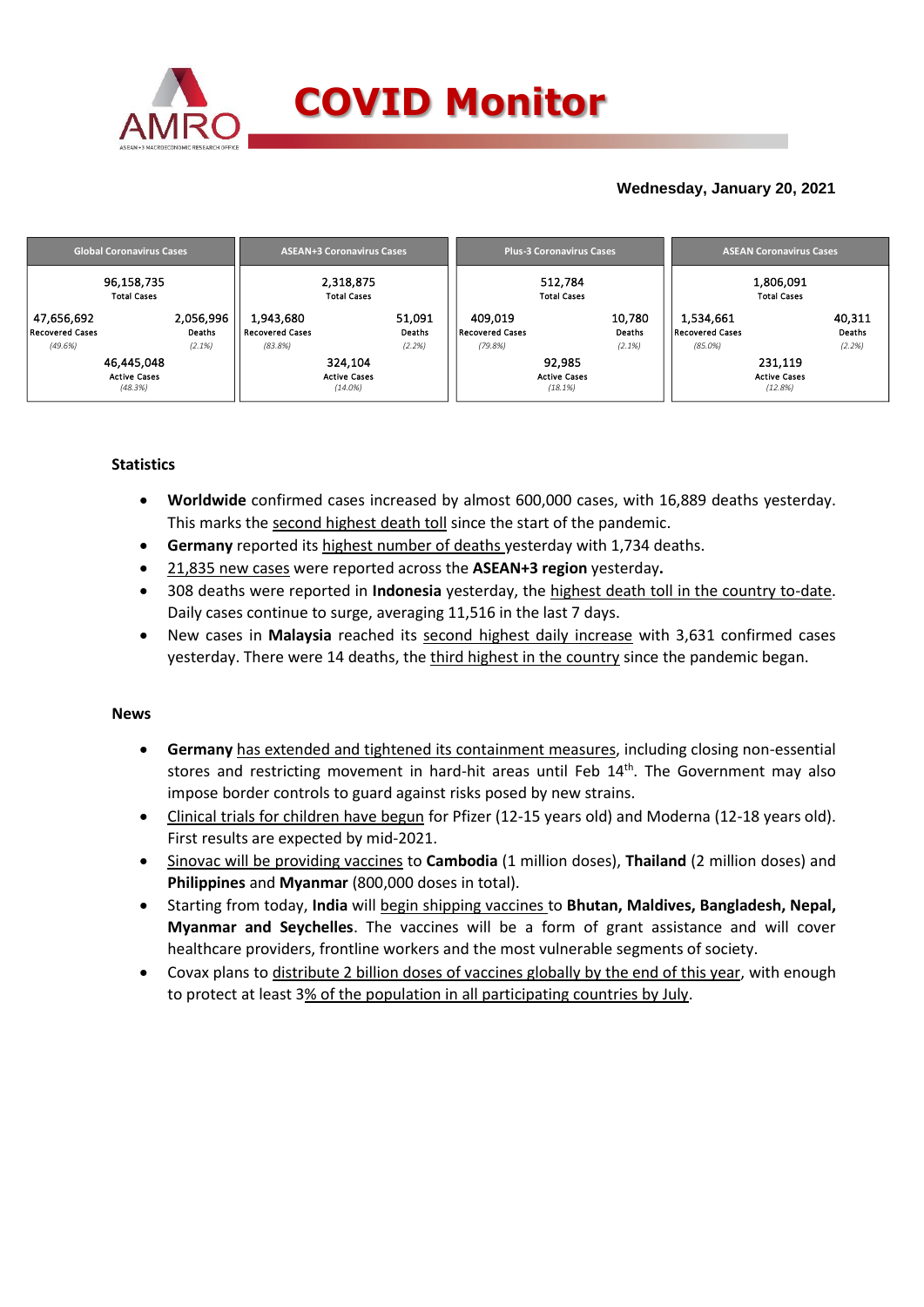

#### Overview of Confirmed COVID-19 Cases

| <b>Economy</b>        | <b>Total</b> | Cases per 1M    | <b>New</b>     | <b>New Cases</b> | <b>New Cases</b>    | <b>ANew</b> | ∆% New | <b>Total</b>   | <b>New</b>     | Fatality | <b>Total</b>     | Recovery        | <b>Active</b>  | <b>Resolved</b> |
|-----------------------|--------------|-----------------|----------------|------------------|---------------------|-------------|--------|----------------|----------------|----------|------------------|-----------------|----------------|-----------------|
|                       | Cases        | Population      | Cases          | per 1M Pop.      | $(7$ -day avg $)^1$ | Cases       | Cases  | <b>Deaths</b>  | <b>Deaths</b>  | Rate (%) | <b>Recovered</b> | <b>Rate (%)</b> | Cases          | cases $(\%)^2$  |
| Global                | 96,158,735   |                 | 599,088        |                  |                     | 85,075      | 0.6    | 2,056,996      | 16,889         | 2.1      | 47,656,692       | 49.6            | 46,445,048     | 51.7            |
| ASEAN+3               | 2,318,875    |                 | 21,835         |                  |                     | 1,117       | 1.0    | 51,091         | 738            | 2.2      | 1,943,680        | 83.8            | 324,104        | 51.7            |
| Plus-3                | 512,784      |                 | 5,946          |                  |                     | 445         | 1.2    | 10,780         | 333            | 2.1      | 409,019          | 79.8            | 92,985         | 86.0            |
| <b>ASEAN</b>          | 1,806,091    |                 | 15,889         |                  |                     | 672         | 0.9    | 40,311         | 405            | 2.2      | 1,534,661        | 85.0            | 231,119        | 85.5            |
|                       |              |                 |                |                  |                     |             |        |                |                |          |                  |                 |                |                 |
| China                 | 88,557       | 63              | 103            | 0.1              |                     | $-15$       | 0.1    | 4,635          | $\mathbf 0$    | 5.2      | 82,448           | 93.1            | 1,474          | 98.3            |
| Hong Kong, China      | 9,720        | 1,273           | 56             | 7.3              |                     | $-51$       | 0.6    | 165            | $\overline{2}$ | 1.7      | 8,828            | 90.8            | 727            | 92.5            |
| Japan                 | 340,989      | 2,711           | 5,384          | 42.8             |                     | 494         | 1.6    | 4,680          | 314            | 1.4      | 257,563          | 75.5            | 78,746         | 76.9            |
| Korea                 | 73,518       | 1,412           | 403            | 7.7              |                     | 17          | 0.6    | 1,300          | 17             | 1.8      | 60,180           | 81.9            | 12,038         | 83.6            |
|                       |              |                 |                |                  |                     |             |        |                |                |          |                  |                 |                |                 |
| Indonesia             | 927,380      | 3,436           | 10,365         | 38.4             |                     | 1,279       | 1.1    | 26,590         | 308            | 2.9      | 753,948          | 81.3            | 146,842        | 84.2            |
| Malaysia              | 165,371      | 4,978           | 3,631          | 109.3            |                     | 325         | 2.2    | 619            | 14             | 0.4      | 125,288          | 75.8            | 39,464         | 76.1            |
| Philippines           | 504,084      | 4,581           | 1,348          | 12.2             |                     | $-811$      | 0.3    | 9,978          | 69             | 2.0      | 466,249          | 92.5            | 27,857         | 94.5            |
| Singapore             | 59,157       | 10,375          | 30             | 5.3              |                     | 16          | 0.1    | 29             | 0              | 0.0      | 58,894           | 99.6            | 234            | 99.6            |
| Thailand              | 12,653       | 186             | 59             | 0.9              |                     | $-112$      | 0.5    | 71             | $\mathbf{1}$   | 0.6      | 9,621            | 76.0            | 2,961          | 76.6            |
| Brunei Darussalam     | 174          | 386             | $\mathsf 0$    | 0.0              |                     | $\mathsf 0$ | 0.0    | $\overline{3}$ | $\mathbf 0$    | 1.7      | 169              | 97.1            | $\overline{2}$ | 98.9            |
| Cambodia              | 448          | 27              | $\overline{7}$ | 0.4              | aha.                | 5           | 1.6    | 0              | $\mathsf 0$    | 0.0      | 392              | 87.5            | 56             | 87.5            |
| Lao PDR               | 41           | $6\overline{6}$ | $\mathbf 0$    | 0.0              |                     | 0           | 0.0    | 0              | $\mathbf 0$    | 0.0      | 41               | 100.0           | $\mathbf 0$    | 100.0           |
| Myanmar               | 135,243      | 2,534           | 448            | 8.4              |                     | $-29$       | 0.3    | 2986           | 13             | 2.2      | 118657           | 87.7            | 13,600         | 89.9            |
| Vietnam               | 1,540        | 16              | 1              | 0.0              |                     | $-1$        | 0.1    | 35             | $\mathbf 0$    | 2.3      | 1,402            | 91.0            | 103            | 93.3            |
|                       |              |                 |                |                  |                     |             |        |                |                |          |                  |                 |                |                 |
| Belgium               | 681,250      | 59,152          | 1,479          | 128.4            |                     | 547         | 0.2    | 20,554         | 82             | 3.0      |                  |                 |                |                 |
| France                | 2,931,050    | 45,097          | 23,339         | 359.1            | Λ.                  | 19,603      | 0.8    | 70,963         | 654            | 2.4      |                  | ٠               |                |                 |
| Germany               | 2,071,615    | 24,966          | 12,233         | 147.4            |                     | 2,980       | 0.6    | 48,997         | 1,734          | 2.4      | 1,757,713        | 84.8            | 264,905        | 87.2            |
| Italy                 | 2,400,598    | 39,855          | 10,496         | 174.3            |                     | 1,671       | 0.4    | 83,157         | 603            | 3.5      | 1,781,917        | 74.2            | 535,524        | 77.7            |
| Netherlands           | 934,503      | 54,077          | 17,195         | 995.0            | ∼                   | 12,441      | 1.9    | 13,264         | 208            | 1.4      | ÷,               | $\sim$          |                |                 |
| Spain                 | 2,370,742    | 50,586          | 34,291         | 731.7            |                     | -49,996     | 1.5    | 54,173         | 404            | 2.3      | 150,376          | 6.3             | 53,521         | 97.7            |
| Switzerland           | 502,191      | 58,077          | 2,260          | 261.4            |                     | $-2,443$    | 0.5    | 8,859          | 67             | 1.8      | 317,600          | 63.2            | 175,732        | 65.0            |
| <b>United Kingdom</b> | 3,476,804    | 51,696          | 43,310         | 644.0            |                     | 5,775       | 1.3    | 91,643         | 1,783          | 2.6      |                  | $\sim$          |                | $\sim$          |
|                       |              |                 |                |                  |                     |             |        |                |                |          |                  |                 |                |                 |
| Brazil                | 8,573,864    | 40,562          | 62,094         | 293.8            |                     | 38,423      | 0.7    | 211,491        | 1,192          | 2.5      | 7,618,080        | 88.9            | 744,293        | 91.3            |
| Canada                | 724,629      | 19,163          | 5,028          | 133.0            |                     | $-1,392$    | 0.7    | 18,289         | 159            | 2.5      | 637,132          | 87.9            | 69,208         | 90.4            |
| Argentina             | 1,819,569    | 39,946          | 12,141         | 266.5            |                     | 3,956       | 0.7    | 46,066         | 234            | 2.5      | 1,604,373        | 88.2            | 169,130        | 90.7            |
| Mexico                | 1,668,396    | 13,127          | 18,894         | 148.7            |                     | 10,820      | $1.1$  | 142,832        | 1,584          | 8.6      | 1,251,782        | 75.0            | 273,782        | 83.6            |
| Peru                  | 1,060,567    | 32,311          | 0              | 0.0              |                     | $\Omega$    | 0.0    | 38,770         | $\mathbf 0$    | 3.7      | 984,726          | 92.8            | 37,071         | 96.5            |
| <b>United States</b>  | 24,148,530   | 72,945          | 171,674        | 518.6            |                     | 34,348      | 0.7    | 399,696        | 2,569          | 1.7      | ٠                | $\sim$          |                | ×,              |
|                       |              |                 |                |                  |                     |             |        |                |                |          |                  |                 |                |                 |
| Australia             | 28,740       | 1,106           | 9              | 0.3              |                     | $^{\circ}1$ | 0.0    | 909            | $\mathsf 0$    | 3.2      | 25,943           | 90.3            | 1,888          | 93.4            |
| India                 | 10,595,639   | 7,737           | 13,816         | 10.1             |                     | 3,766       | 0.1    | 152,718        | 162            | 1.4      | 10,245,741       | 96.7            | 197,180        | 98.1            |
| Iran                  | 1,342,134    | 15,949          | 5,917          | 70.3             |                     | 111         | 0.4    | 56,973         | 87             | 4.2      | 1,131,883        | 84.3            | 153,278        | 88.6            |
| Russia                | 3,574,330    | 24,379          | 21,442         | 146.2            |                     | $-1,067$    | 0.6    | 65,632         | 573            | 1.8      | 2,970,450        | 83.1            | 538,248        | 84.9            |
| Saudi Arabia          | 365,325      | 10,509          | 226            | 6.5              |                     | 56          | 0.1    | 6,335          | 6              | 1.7      | 357,004          | 97.7            | 1,986          | 99.5            |
| South Africa          | 1,356,716    | 22,718          | 9,780          | 163.8            |                     | 770         | 0.7    | 38,288         | 839            | 2.8      | 1,144,857        | 84.4            | 173,571        | 87.2            |

Source: Haver Analytics, sourced from Johns Hopkins University; AMRO staff calculations.<br>Notes: New cases since previous day. Δ% refers to percentage change since previous day. Fatality rate measured as deaths per confirm

Data as of 19/1/2021